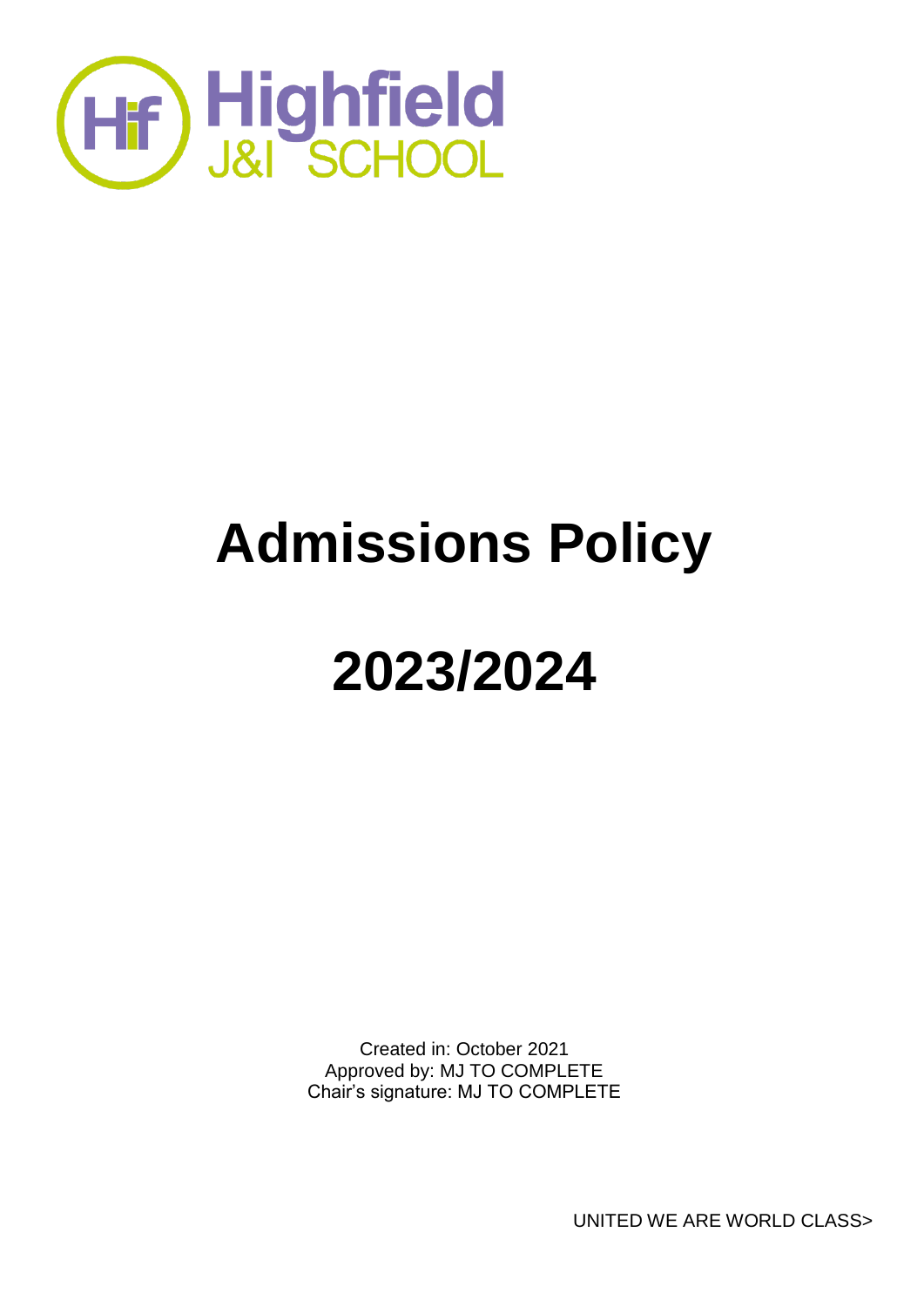### Highfield J&I School<br>Admissions Policy 2023/2024

#### **Contents**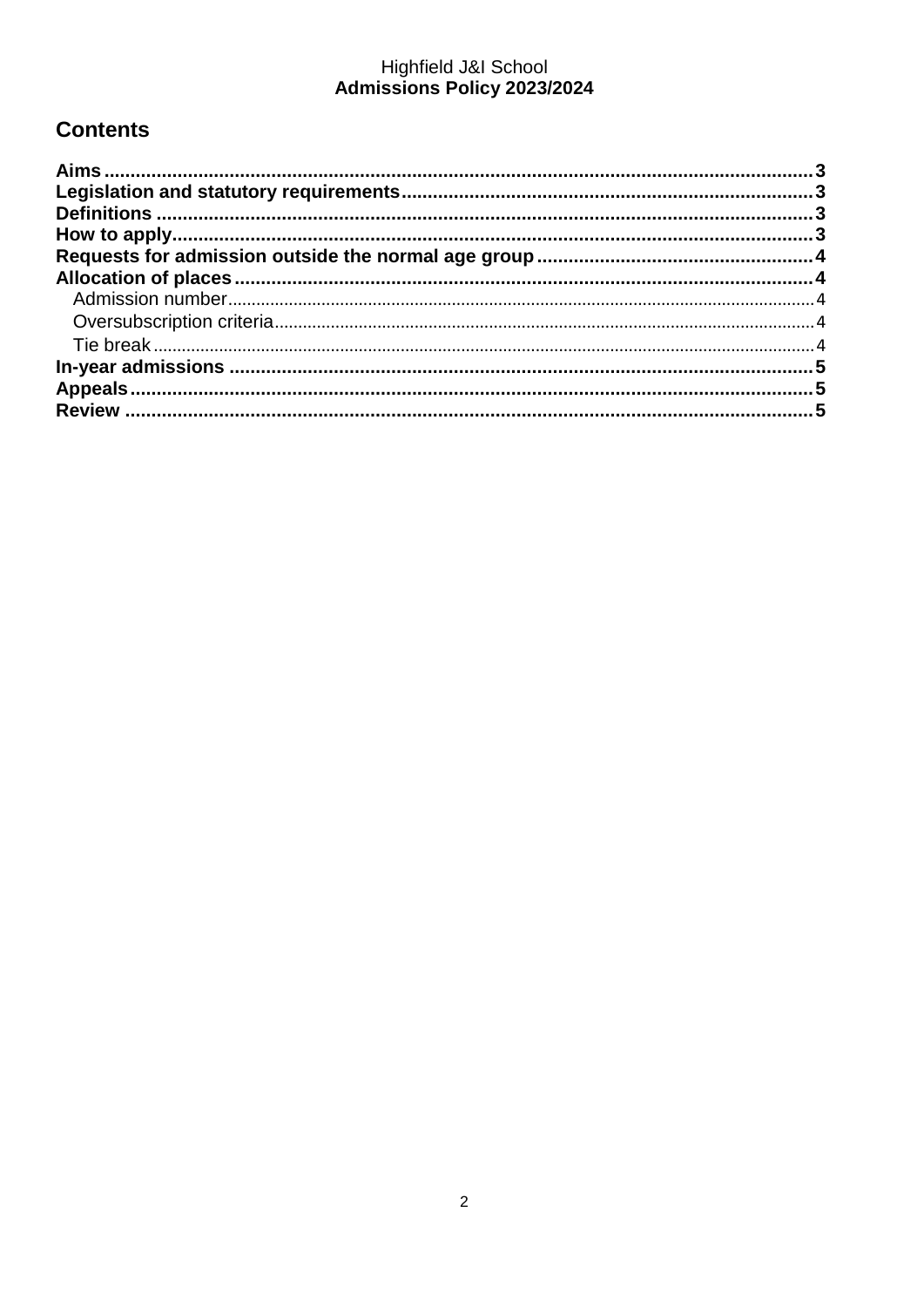#### <span id="page-2-0"></span>**Aims**

This policy aims to:

- explain how to apply for a place at the school;
- set out the school's arrangements for allocating places to the pupils who apply; and
- explain how to appeal against a decision not to offer your child a place.

#### <span id="page-2-1"></span>**Legislation and statutory requirements**

This policy is based on the following advice from the Department for Education (DfE):

- [School Admissions Code 2021](https://www.gov.uk/government/publications/school-admissions-code--2)
- [School Admission Appeals Code](https://www.gov.uk/government/publications/school-admissions-appeals-code)

As an academy, the school is required by its funding agreement to comply with these codes, and with the law relating to admissions as set out in the [School Standards and Framework Act 1998.](http://www.legislation.gov.uk/ukpga/1998/31/contents)

#### <span id="page-2-2"></span>**Definitions**

The **normal admissions round** is the period during which parents can apply for state-funded school places at the school's normal point of entry, using the common application form provided by their home local authority.

**Looked after children (LAC)** are children who, at the time of making an application to a school, are:

- in the care of a local authority; or
- being provided with accommodation by a local authority in exercise of its social services functions.

**Previously looked after children (PLAC)** are children who were looked after, but ceased to be so because they:

- were adopted under the Adoption Act 1976 or the Adoption and Children Act 2002; or
- became subject to a child arrangements order; or
- became subject to a special guardianship order.

**Internationally adopted previously looked after children (IAPLAC)** are children who have been in state care outside of England and ceased to be in state care as a result of being adopted.

A child reaches **compulsory school age** on the prescribed day following his or her fifth birthday (or on his or her fifth birthday if it falls on a prescribed day). The prescribed days are 31 December, 31 March and 31 August.

#### <span id="page-2-3"></span>**How to apply**

For applications in the normal admissions round you should use the application form provided by your home local authority (regardless of which local authority the schools are in). You can use this form to express your preference for a minimum of 3 state-funded schools, in rank order.

You will receive an offer for a school place directly from your local authority.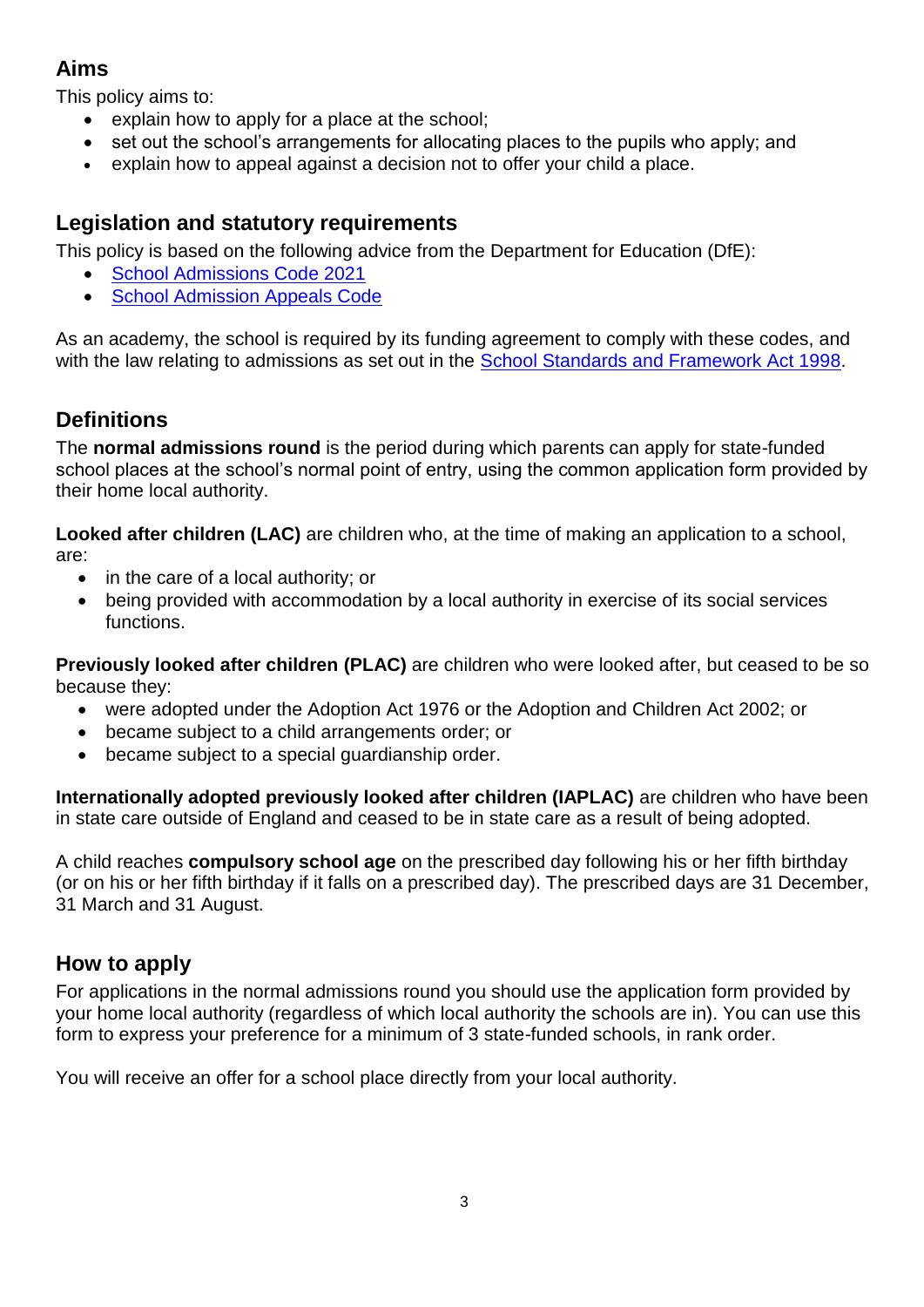#### <span id="page-3-0"></span>**Requests for admission outside the normal age group**

Parents are entitled to request a place for their child outside of their normal age group. Decisions on requests for admission outside the normal age group will be made on the basis of the circumstances of each case and in the best interests of the child concerned. In accordance with the School Admissions Code, this will include taking account of:

- parents' views;
- information about the child's academic, social and emotional development;
- where relevant, their medical history and the views of a medical professional;
- whether they have previously been educated out of their normal age group; and
- the Head of School's views.

Wherever possible, requests for admission outside a child's normal age group will be processed as part of the main admissions round. They will be considered on the basis of the admission arrangements laid out in this policy, including the oversubscription criteria listed. Applications will not be treated as a lower priority if parents have made a request for a child to be admitted outside the normal age group.

Parents will always be informed of the reasons for any decision on the year group a child should be admitted to. Parents do not have a right to appeal if they are offered a place at the school but it is not in their preferred age group.

#### <span id="page-3-1"></span>**Allocation of places**

#### <span id="page-3-2"></span>**Admission number**

The school has an agreed admission number of 90 pupils for entry in Reception.

#### <span id="page-3-3"></span>**Oversubscription criteria**

All children whose education, health and care (EHC) plan names the school will be admitted before any other places are allocated.

If the school is not oversubscribed, all applicants will be offered a place.

In the event that the school receives more applications than the number of places it has available, places will be given to those children who meet any of the criteria set out below, in order until all places are filled:

- 1. Highest priority will be given to looked after children (LAC) and all previously looked after children (PLAC), including those children who appear (to the admission authority) to have been in state care outside of England and ceased to be in state care as a result of being adopted (IAPLAC) and who apply for a place at the school.
- 2. Children of a member of staff employed across the Prince Albert Community Trust where the member of staff has been employed by the Trust for two or more years continuous service.
- 3. Priority will next be given to children with siblings at the school (children who have an elder sibling in attendance at the school and who will still be attending the school at the proposed admission date and where the children are living at the same permanent address).
- 4. Children who live nearest the school.

#### <span id="page-3-4"></span>**Tie break**

In the case of two or more applications that cannot be separated by the oversubscription criteria outlined above, the school will use the distance between the school and a child's home as a tie breaker to decide between applicants.